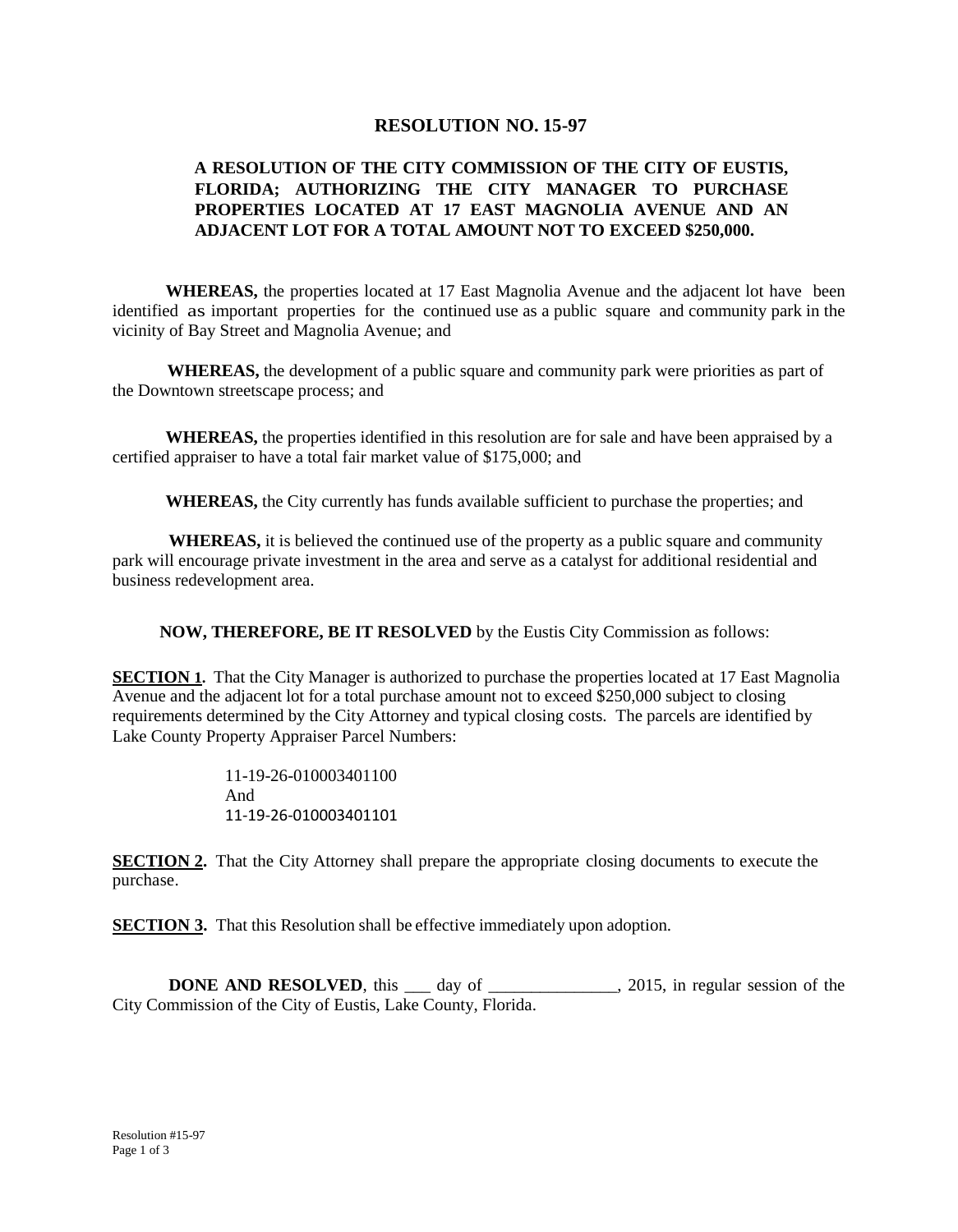### **CITY COMMISSION OF THE CITY OF EUSTIS, FLORIDA**

Michael L. Holland Mayor/Commissioner

**ATTEST:**

\_\_\_\_\_\_\_\_\_\_\_\_\_\_\_\_\_\_\_\_\_\_\_\_\_\_\_\_\_\_ Mary C. Montez, City Clerk

# **CITY OF EUSTIS CERTIFICATION**

### **STATE OF FLORIDA COUNTY OF LAKE**

The foregoing instrument was acknowledged before me this day of , 2015, by Michael L. Holland, Mayor/Commissioner, and Mary C. Montez, City Clerk, who are personally known to me.

> Notary Public - State of Florida My Commission Expires: Notary Serial No:

## **CITY ATTORNEY'S OFFICE**

This document is approved as to form and legal content for use and reliance of the City Commission of the City of Eustis, Florida.

City Attorney's Office Date

## **CERTIFICATE OF POSTING**

\_\_\_\_\_\_\_\_\_\_\_\_\_\_\_\_\_\_\_\_\_\_\_\_\_\_\_\_\_\_\_\_\_ \_\_\_\_\_\_\_\_\_\_\_\_\_\_\_\_\_\_\_\_\_\_

The foregoing Resolution No. 15-97 is hereby approved, and I certify that I published the same by posting one copy hereof at City Hall, one copy hereof at the Eustis Memorial Library, and one copy hereof at the Eustis Service Center, all within the corporate limits of the City of Eustis, Lake County, Florida.